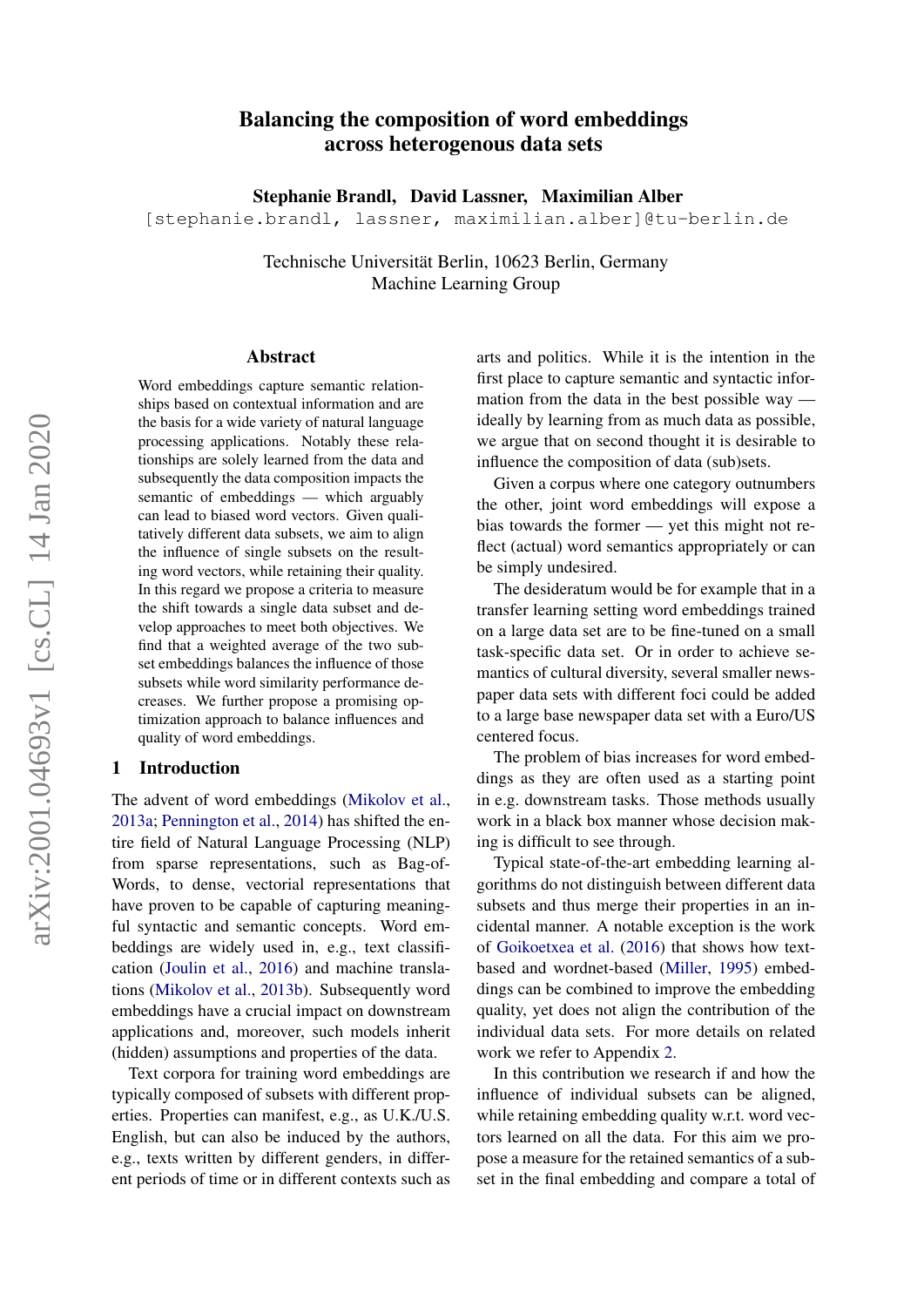9 different combination methods (1-9) which are explained in detail in Section [4.](#page-2-0) The combinations vary in that they are (1) trained on the complete data set, (2-4) created *without* [\(Goikoetxea et al.,](#page-4-4) [2016\)](#page-4-4), and (5-9) *with* consideration of the data distribution (our approaches).

# <span id="page-1-0"></span>2 Related work

Various authors combined text-based word embeddings with additional resources, as for instance wordnet-based information, embeddings trained by different algorithms or additional data sets  $(Goikoet, et al., 2016; Rothe and Schütze, 2017;$  $(Goikoet, et al., 2016; Rothe and Schütze, 2017;$  $(Goikoet, et al., 2016; Rothe and Schütze, 2017;$  $(Goikoet, et al., 2016; Rothe and Schütze, 2017;$ [Speer and Chin,](#page-4-7) [2016;](#page-4-7) [Henriksson et al.,](#page-4-8) [2014\)](#page-4-8). The main goal in those articles is to improve the quality of word embeddings overall.

However, to the best of our knowledge, so far no one adressed the influence subsets have on a combined embedding systematically in order to balance the impact of different data sets after their composition, while retaining the quality of the word embeddings.

# <span id="page-1-3"></span>3 Evaluating the influence of data subsets on word embeddings

Considering how embeddings encode word contexts, we illustrate the influence of data subsets on the final embedding on two real world data sets.

*New York Times 1990-2016:* The New York Times dataset<sup>[1](#page-1-1)</sup> (NYT) contains headlines and lead texts of news articles published online and offline in the New York Times between 1990 and 2016 with a total of 99.872 documents. Political offices as well as sports teams are very closely discussed based on their representatives players, hot topics and their current score. Their context changes over time. As word embeddings are mainly based on the context of a word, their connotation and vectorial representation are influenced by those changes. We investigate the influence of these changes on common word embeddings by splitting this data set in subsets, the first one reaching from 1990-1999 (33.383 articles) and a second one from 2000-2016 (62.058 articles)

*English Wikipedia:* The Wikipedia data set (Wiki) contains articles from the English Wikipedia snapshot from April 1st, 2019. We select 12.236 articles from the category *Arts* as well as 24.473 articles from the category *Politics* to analyse the individual influence of those 2 fields on joint word embeddings.

As a first example, we consider the word *shooting* whose nearest neighbors (NNs) in both category groups of the Wiki data set are shown in Fig[.1.](#page-1-2) Clearly, within Politics, *shooting* refers mostly to the firing of a gun, for Arts, *shooting* rather relates to a photo or movie shooting. When we train embeddings on the joint data set, the new vector reflects both realities, but is biased towards Politics due to the increased number of articles (23/100 and 51/100 common neighbors with the embedding from Arts and Politics, respectively).

<span id="page-1-2"></span>

Figure 1: 2D tSNE embeddings of the word *shooting* with its NN in different embeddings trained on Wiki: (a), (b), (8) in red, blue and orange respectively.

Given this intuition, we would like to quantify the retained influence of the data subset (a) and (b) on embeddings U. Inspired by the Jaccard index we compare the neighboring words of a given embedding trained on a subset and those of the composed embeddings U. In more detail, given the sets of *n* NNs,  $\mathcal{N}_n(u^i)$  and  $\mathcal{N}_n(v^i)$  for two embeddings  $u^i$  and  $v^i$  of a word i, the ratio of shared nearest words is:

$$
\mathcal{J}_n(u^i, v^i) = \frac{|\mathcal{N}_n(u^i) \cap \mathcal{N}_n(v^i)|}{n} \tag{1}
$$

and we denote the average over all words as  $\mathcal{J}_n(U, V)$ . For instance  $\mathcal{J}_n(U, V) = 0.6$  would mean that words in U and V share on average  $60\%$ of their *n* NNs. We will use  $\mathcal{J}^s(U) = \mathcal{J}_n(U_s, U)$ and  $\mathcal{J}^l(U) = \mathcal{J}_n(U_l, U)$  to indicate the retained influence of the according subsets on a resulting embedding. We use the cosine similarity to compute NNs for neighborhoods of different sizes n.

<span id="page-1-1"></span><sup>1</sup>[https://sites.google.com/site/](https://sites.google.com/site/zijunyaorutgers/) [zijunyaorutgers/](https://sites.google.com/site/zijunyaorutgers/)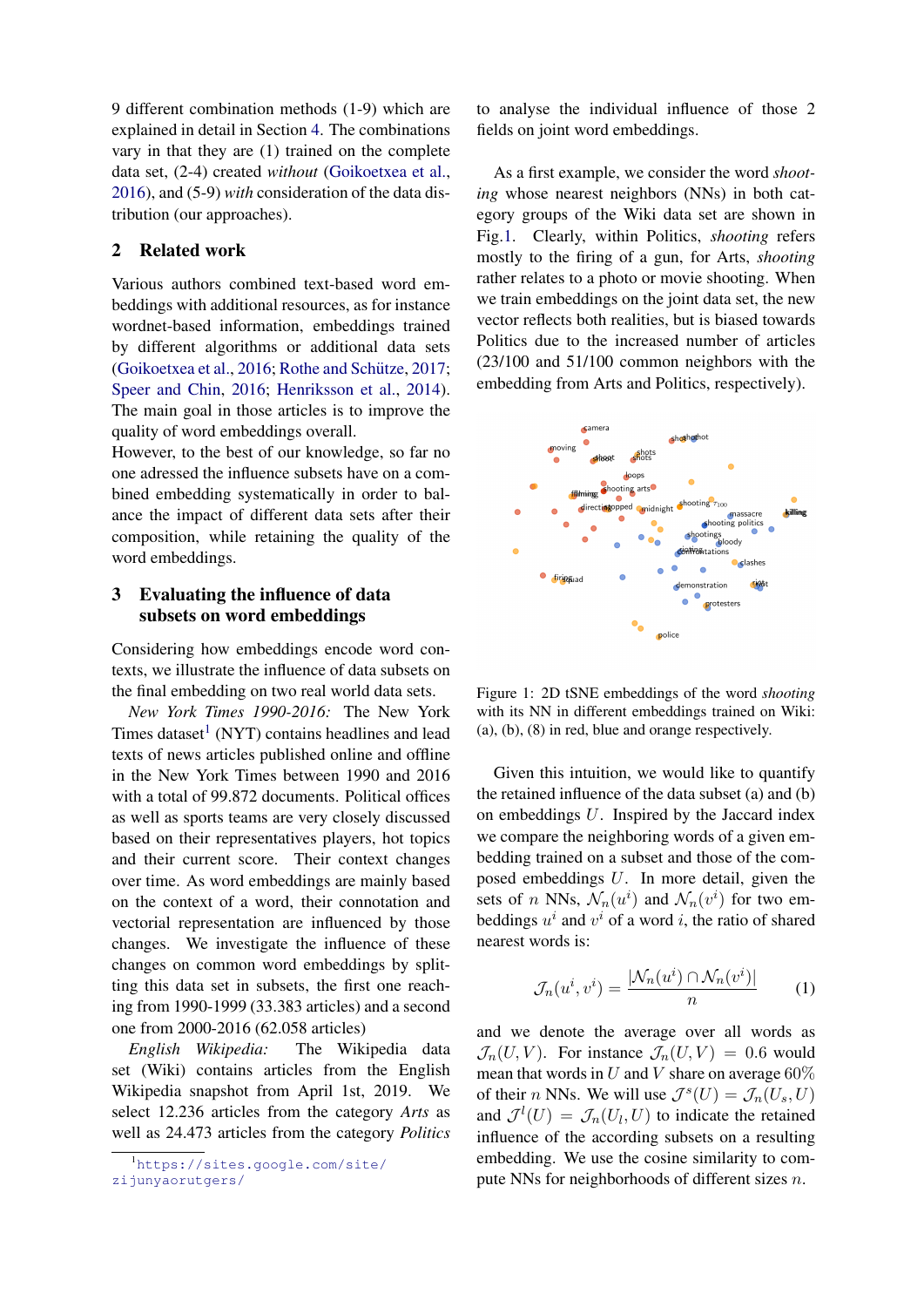<span id="page-2-1"></span>

|                                      | New York Times            |                    |                        |                     |                         |       | Wikipedia |                      |                     |                        |                     |                         |       |        |
|--------------------------------------|---------------------------|--------------------|------------------------|---------------------|-------------------------|-------|-----------|----------------------|---------------------|------------------------|---------------------|-------------------------|-------|--------|
|                                      |                           |                    |                        |                     | Analogy-test (in $\%$ ) |       |           |                      |                     |                        |                     | Analogy-test (in $\%$ ) |       |        |
|                                      | $\mathcal{J}^\mathrm{90}$ | $\mathcal{J}^{00}$ | $\mathcal{J}^{\Delta}$ | $\bar{\mathcal{J}}$ |                         |       |           | $\mathcal{J}^{arts}$ | $\mathcal{J}^{pol}$ | $\mathcal{J}^{\Delta}$ | $\bar{\mathcal{J}}$ |                         |       |        |
|                                      |                           |                    |                        |                     | $n=1$                   | $n=5$ | $n=10$    |                      |                     |                        |                     | $n=1$                   | $n=5$ | $n=10$ |
| (a) $U_s$                            | 1.00                      | 0.15               | 0.85                   | 0.57                | 1.61                    | 6.82  | 9.33      | 1.00                 | 0.20                | 0.80                   | 0.60                | 7.47                    | 29.05 | 36.69  |
| (b) $U_l$                            | 0.15                      | 1.00               | $-0.85$                | 0.57                | 1.55                    | 9.66  | 13.29     | 0.20                 | 1.00                | $-0.80$                | 0.60                | 19.37                   | 53.54 | 62.12  |
| $\overline{(1)}\,\overline{U_{s/l}}$ | 0.20                      | 0.42               | $-0.21$                | 0.31                | 3.82                    | 16.05 | 20.91     | 0.27                 | 0.55                | $-0.27$                | 0.41                | 21.21                   | 60.58 | 69.13  |
| $(2)$ AVG                            | 0.24                      | 0.44               | $-0.21$                | 0.34                | 2.67                    | 11.24 | 15.31     | 0.32                 | 0.54                | $-0.22$                | 0.43                | 19.21                   | 53.15 | 62.20  |
| $(3)$ CON                            | 0.30                      | 0.39               | $-0.09$                | 0.34                | 1.61                    | 12.16 | 16.03     | 0.39                 | 0.45                | $-0.06$                | 0.42                | 13.70                   | 52.78 | 61.71  |
| $(4)$ PCA                            | 0.28                      | 0.36               | $-0.08$                | 0.32                | 1.94                    | 9.94  | 13.52     | 0.36                 | 0.43                | $-0.07$                | 0.40                | 17.08                   | 48.44 | 57.10  |
| $(5)$ SAMP                           | 0.22                      | 0.30               | $-0.08$                | 0.26                | 4.29                    | 18.46 | 23.48     | 0.30                 | 0.45                | $-0.15$                | 0.38                | 20.36                   | 60.86 | 69.13  |
| $(6)$ WAVG                           | 0.31                      | 0.31               | $-0.01$                | 0.31                | 2.76                    | 10.74 | 14.10     | 0.41                 | 0.42                | $-0.01$                | 0.42                | 16.79                   | 48.26 | 57.56  |
| $(7) \tau_{10}$                      | 0.21                      | 0.37               | $-0.16$                | 0.29                | 2.57                    | 14.32 | 18.69     | 0.28                 | 0.48                | $-0.20$                | 0.38                | 14.71                   | 53.94 | 63.01  |
| $(8) \tau_{100}$                     | 0.23                      | 0.37               | $-0.14$                | 0.30                | 2.35                    | 12.32 | 16.28     | 0.29                 | 0.47                | $-0.19$                | 0.38                | 14.85                   | 52.95 | 62.25  |
| $(9) \tau_{1000}$                    | 0.30                      | 0.32               | $-0.01$                | 0.31                | 2.67                    | 10.94 | 14.20     | 0.38                 | 0.42                | $-0.04$                | 0.40                | 15.33                   | 47.87 | 57.38  |

Table 1: The evaluation of different embeddings and both data sets. Within each data set, the first group is trained with GloVe on different subsets, the second group are embeddings created without and the last group with consideration of the data distribution. For  $\mathcal{J}^{\Delta}$  we are hoping for a value close to 0, for the analogy test higher values mean better performance. The  $J$  measures are described in detail in Section [3.](#page-1-3) Best values are in **bold**, best values within groups are in *italic*.

#### <span id="page-2-0"></span>4 Methods

We use a number of different embeddings that can be divided into three groups: merging the data *before* learning the embeddings, *static* merging algorithms, and *dynamic* merging approaches.

*Baselines - (a), (b), (1)* As baselines we train word embeddings with GloVe [\(Pennington et al.,](#page-4-1) [2014\)](#page-4-1) on NYT on articles from (a) 1990-1999 and (b) 2000-2016. The resulting embeddings learned on (a), (b), and (1) are denoted as  $U_{90}$ ,  $U_{00}$ , and  $U_{90/00}$ . We further trained word embeddings with GloVe on Wiki for

(a) *Arts* ( $U_{arts}$ ), (b) *Politics* ( $U_{pol}$ ) and (1) the merged data  $(U_{a/p})$ .

GloVe embeddings are trained as 50-dimensional word embeddings on both NYT and Wiki with  $x_{\text{max}} = 100$ ,  $\alpha = 0.75$ . We choose a context window size of 15 for NYT and 5 for Wiki as the data set is considerably larger than NYT. We select one vocabulary for each data set and consider only words that occur at least 40 (NYT) and 250 (Wiki) times in the whole data set which leads to vocabularies of size 21398 (NYT) and 19936 (Wiki).

*Static merging - (2), (3), (4)* In constrast to (1) — merging before learning — the following approaches merge trained embeddings. They were proposed by [Goikoetxea et al.](#page-4-4) [\(2016\)](#page-4-4). Given the embeddings  $U_s$  and  $U_l$  of the subsets, method (2) is to average them, i.e.  $0.5 \cdot (U_s + U_l)$ , (3) is to concatenate them to a 100-dimensional embedding, and (4) extends (3) by extracting the 50 most informative dimensions using PCA. (3) and (4) obtained good results in [Goikoetxea et al.](#page-4-4) [\(2016\)](#page-4-4).

*Dynamic merging - (5), (6), (7), (8), (9)* We

found that previously presented embeddings are biased towards the larger subset:  $\mathcal{J}_s \ll \mathcal{J}_l$ . To alleviate this we propose the following approaches. A first attempt (5) is to upsample the smaller subset to the same size of the larger set. This leads to embeddings with a high score in analogy tests but a decrease in  $\overline{J}$ . We further intent to balance the impact of the subsets by taking an average that is weighted by their inverse proportions (6):  $U_{way} = 0.65 \cdot U_s + 0.35 \cdot U_l$ .

Unfortunately, we found that this approach results in embeddings with inferior quality. We define an optimization problem that on one hand optimizes the GloVe loss to obtain qualitative good embeddings and on the other hand tries to balance the influence of the respective subsets by regularizing the distance of the solution to the weighted embeddings  $U_{wavg}$ . Given the co-occurence matrix Y and the GloVe weighting function  $f(Y)$  [\(Pen](#page-4-1)[nington et al.,](#page-4-1) [2014\)](#page-4-1) the embeddings  $U$  are created by optimizing:

$$
\underset{A}{\operatorname{argmin}} \quad f(Y) \odot \left\| UU^{\top} - \log Y \right\|_{F}^{2} + \tau \left\| U - U_{wavg} \right\|_{F}^{2} \tag{2}
$$

where 
$$
U = A \odot U_{s/l} + (1 - A) \odot U_{wavg}
$$
  
\n $A_{i,j} \in [a_{min}, a_{max}], 0 \le a_{min} < a_{max} \le 1$ 

and  $\odot$  denotes a point-wise multiplication. The regularization parameter  $\tau$  allows to trade-off between embedding quality and a balanced influence. We restrict the solution space to the "rectangle" between  $U_{s/l}$  and  $U_{wavg}$  and leave exploring an unconstrained version to future work. We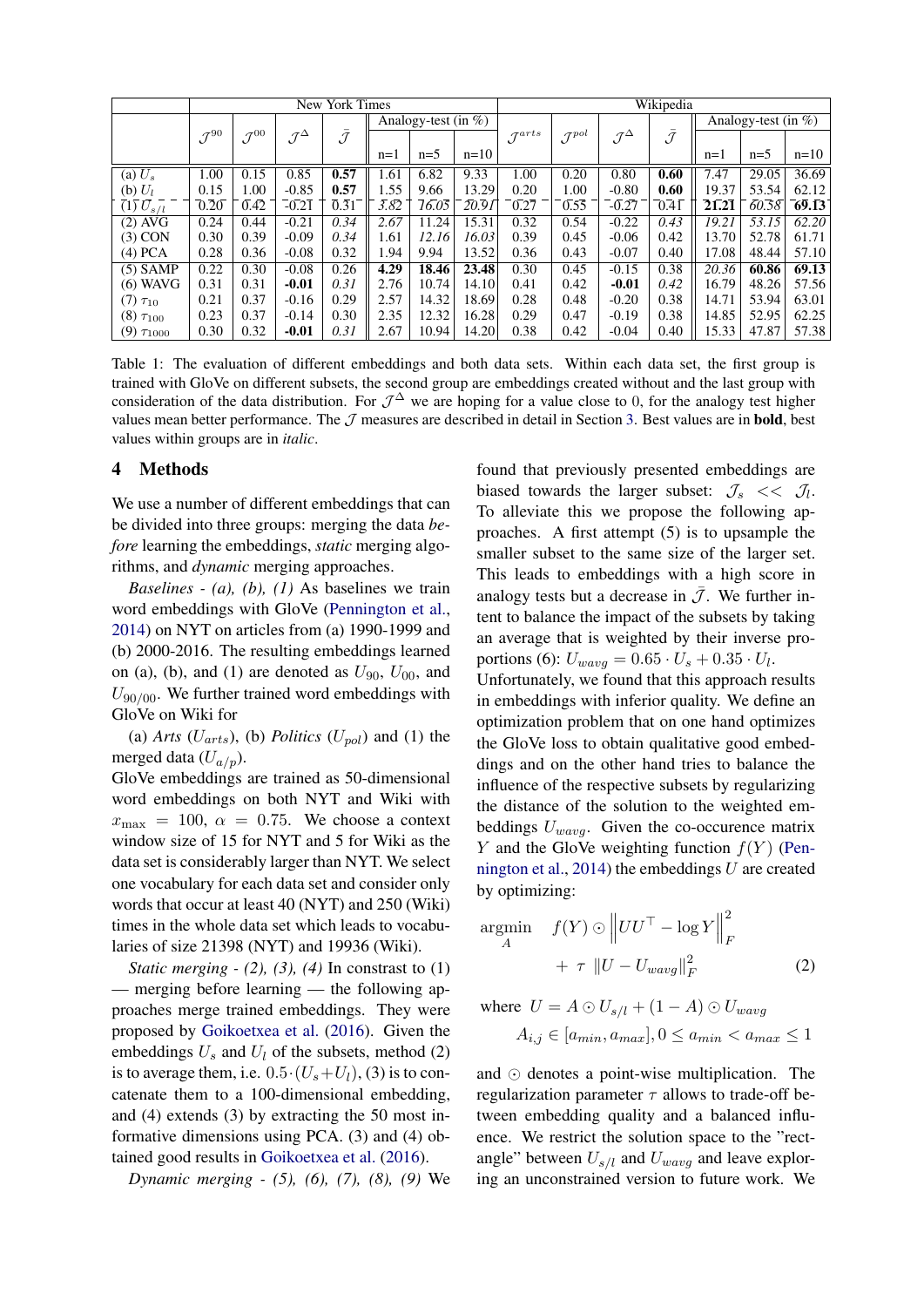<span id="page-3-0"></span>

| $(a)$ 90     | 90/00 | W-AVG          | $(b)$ 00  | 90/00 | W-AVG          |
|--------------|-------|----------------|-----------|-------|----------------|
| war          | 0     |                | war       | 0     |                |
| vietnam      | 3     |                | ii        | 2     | $\overline{c}$ |
| persian      | 5     | 3              | irag      |       | 6              |
| gulf         | 9     | 4              | vietnam   | 3     |                |
| era          | 17    | 5              | fight     | 4     | 10             |
| bidding      |       | 7              | combat    | 13    | 11             |
| ii           | 2     | $\overline{2}$ | wag       |       | 21             |
| veteran      |       | 8              | terrorism | 18    | 15             |
| cold         | 16    | 9              | enemy     | 21    | 22             |
| confrontaion |       |                | hero      |       |                |
| capture      |       | 16             | invasion  | 12    |                |

Table 2: 10 NNs of the word *war* are displayed for  $U_{90}$ and  $U_{00}$  in column 1 and 4 (NYT). In column 2 and 3 one can see the position the respective word gets after merging for  $U_{90/00}$  and W-AVG. On the right side of the table we did the same for  $U_{00}$ .

<span id="page-3-1"></span>

Figure 2: Values for  $\mathcal{J}_n^{arts}$  and  $\mathcal{J}_n^{pol}$  for  $n \in$ {5, 10, 25, 50} for different weighting parameters of x· W-AVG+ $(1-x) \cdot U_{a/p}$ 

optimize Eq. [2](#page-2-0) with gradient descent. We therefore use Adam with a learning rate of 1e−3 and default values for  $\beta$ . The optimization is stopped after 10000 steps. We have implemented this in PyTorch.

# 5 Results

We evaluate the quality of the obtained embeddings U by measuring their performance on analogy tests [\(Mikolov et al.,](#page-4-3) [2013b\)](#page-4-3) and how the influence of the subset is balanced by measuring the number of common neighbors  $\mathcal{J}_n^s(U)$ ,  $\mathcal{J}_n^{\overline{l}}(U)$ , their average  $\overline{\mathcal{J}}$  and their difference  $\mathcal{J}^{\Delta} = \mathcal{J}^{s}(U) - \mathcal{J}^{l}(U)$  (see Section [3\)](#page-1-3).  $J^{s}$ and  $J^l$  indicate the respective average over  $n \in$  $\{5, 10, 25, 50\}$  for slices s(mall) and *l*(arge). Results for all methods, evaluated and averaged over the entire vocabulary, are summarized in Table [1.](#page-2-1)

*Balanced influence:* First we note that embeddings of the subsets (a)  $U_s$  and (b)  $U_l$  have only few NNs in common. Furthermore, when trained on both subsets the embeddings (1) show a clear shift towards the larger subset (b). Qualitatively

this can also be observed in Table [2](#page-3-0) where we depict the 10 NNs for the word "war" in subset (a) and subset (b); and the position of the word in the ranked neighbors of (1) in the column "90/00". We observe that most of the NNs of (a) are not present in the first 10 NNs of (1), while for (b) the set of 4 NNs is identical with (1). Moreover, we note that also the static merging approaches  $(2)$ ,  $(3)$  &  $(4)$ exhibit the same shift (see Table [1\)](#page-2-1).

We try to increase the influence of  $U_s$  by upsampling (5) the data set to the size of  $U_l$  before training GloVe embeddings. This leads to the same (or even better) quality of the word embeddings as (1) but also results in a decreased  $\bar{\mathcal{J}}$ . To alleviate this we propose a weighted average (6) in order to consider the subset proportions. The results in Table [1](#page-2-1) indicate that this simple approach indeed yields, in terms of our measure, balanced embeddings. This can also be observed exemplary in Table [2](#page-3-0) where NNs of (6) correlate much more with the NNs of the respective subsets.

Unfortunately, we will see that the embedding quality suffers when performing a weighted average. With the aim to align both desiderata balanced influence of the subsets and quality of the embeddings — we proposed an optimization procedure (7-9). From Table [1](#page-2-1) we read that the resulting embeddings for different regularization strengths  $\tau$  are balanced, but surprisingly the influence of the respective subsets decreases in comparison to (1). As a control experiment we consider the embeddings given by a weighted average between (1) and (6) (Figure [2\)](#page-3-1), where this drop of influence cannot be noted. Yet none of the such averaged embeddings yields good performance and balancing; which justifies the application of an optimization procedure.

*Embedding quality:* We measure the embedding quality by means of analogy tests. The embeddings trained on all the data (1) perform best in this context — hinting that it is beneficial to leverage as much information from data as possible. The statically merged embeddings (2), (3), (4) do not perform as well on our task, in contrast to the results of [Goikoetxea et al.](#page-4-4) [\(2016\)](#page-4-4). Furthermore, we note that the weighted average

(6) results also in a decrease in embedding quality. In contrast, we find that our optimization approach is able to capture both, embedding quality and balances the influence of the subsets.